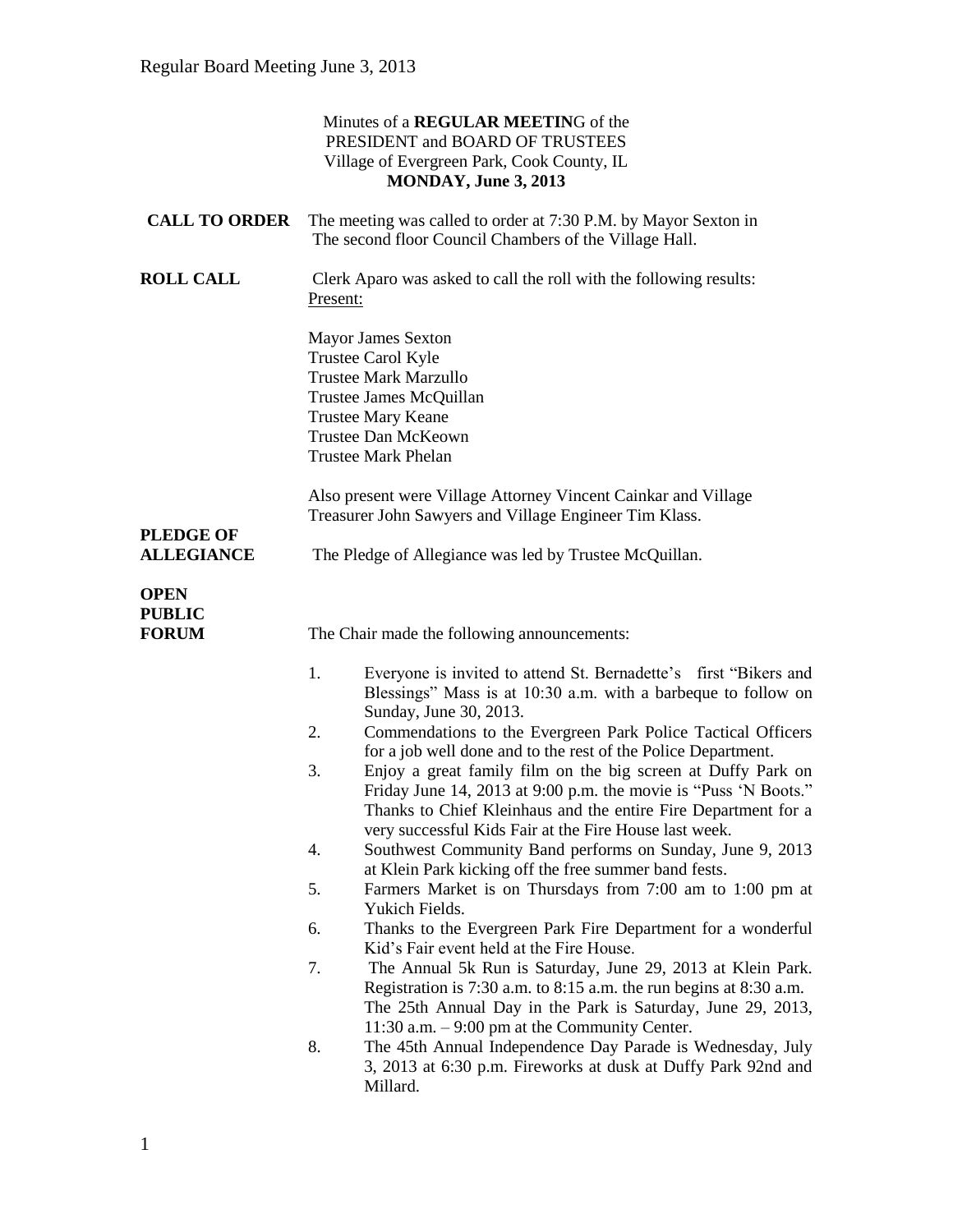| The Chair congratulated the EPCHS Mustang Baseball team and<br>Coach Smith for their efforts in the first regional games since<br>1958. They won their first game in sectional but lost this past                                                                                                                                                                                                                                                                                                      |
|--------------------------------------------------------------------------------------------------------------------------------------------------------------------------------------------------------------------------------------------------------------------------------------------------------------------------------------------------------------------------------------------------------------------------------------------------------------------------------------------------------|
| Residents of the 9500 Block of Harding, Ms. Rice and Mrs. Putlak<br>expressed concerns regarding the light poles around the new Walgreens<br>development Ms. Rice spoke with a Com Ed crew worker on site and she<br>Mrs. Putlak asked if<br>underground connections from the light poles can be made to improve<br>their view. The Chair stated the blue prints have not been approved and<br>are under review. They will be checked for locations of the light poles                                 |
| Ms. Diane Karwatt of the 9300 Block of Sawyer stated the Village Street<br>garage is being used as a village dump site. She questioned the new<br>fence being erected and asked for more village supervision of the area.<br>The Chair noted Mrs. Karwatt's letter and said it is a garage but the                                                                                                                                                                                                     |
| Mr. Wright, 9500 Block of Harding requested a sign posting "No U-<br>turn" in the alley to prohibit the increased traffic in the area from<br>The Chair stated demolition has not started nor has<br>construction for the proposed Walgreen's but the Village can put a sign                                                                                                                                                                                                                           |
| second by Trustee McQuillan to waive<br>reading of the minutes of the May 20, 2013 Regular Meeting of the<br>President and Board of Trustees and approved as presented was passed                                                                                                                                                                                                                                                                                                                      |
| Motion by Trustee Marzullo second by Trustee Keane, to approve<br><b>Resolution NO. 15-2013</b> with expenditures of the General Corporate<br>Fund of \$355,163.02 and the Sewer and Water Fund of \$292,530.15<br>and the 95 <sup>th</sup> Street TIF Fund, \$21,720.71 and the Capital Improvement<br>Fund, \$2,953.60 and the Street Bond Fund, \$23,500.00 for a total of<br>Upon roll call, voting YES: Trustees Kyle, Marzullo,<br>McQuillan, Keane, McKeown and Phelan; voting NO: NONE.<br>The |
| Motion by Trustee Phelan second by Trustee Kyle, to accept for file and<br>information the Waters Collector's report for May 2013 in the amount<br>\$571,013.44. The motion was passed by unanimous voice vote and so                                                                                                                                                                                                                                                                                  |
|                                                                                                                                                                                                                                                                                                                                                                                                                                                                                                        |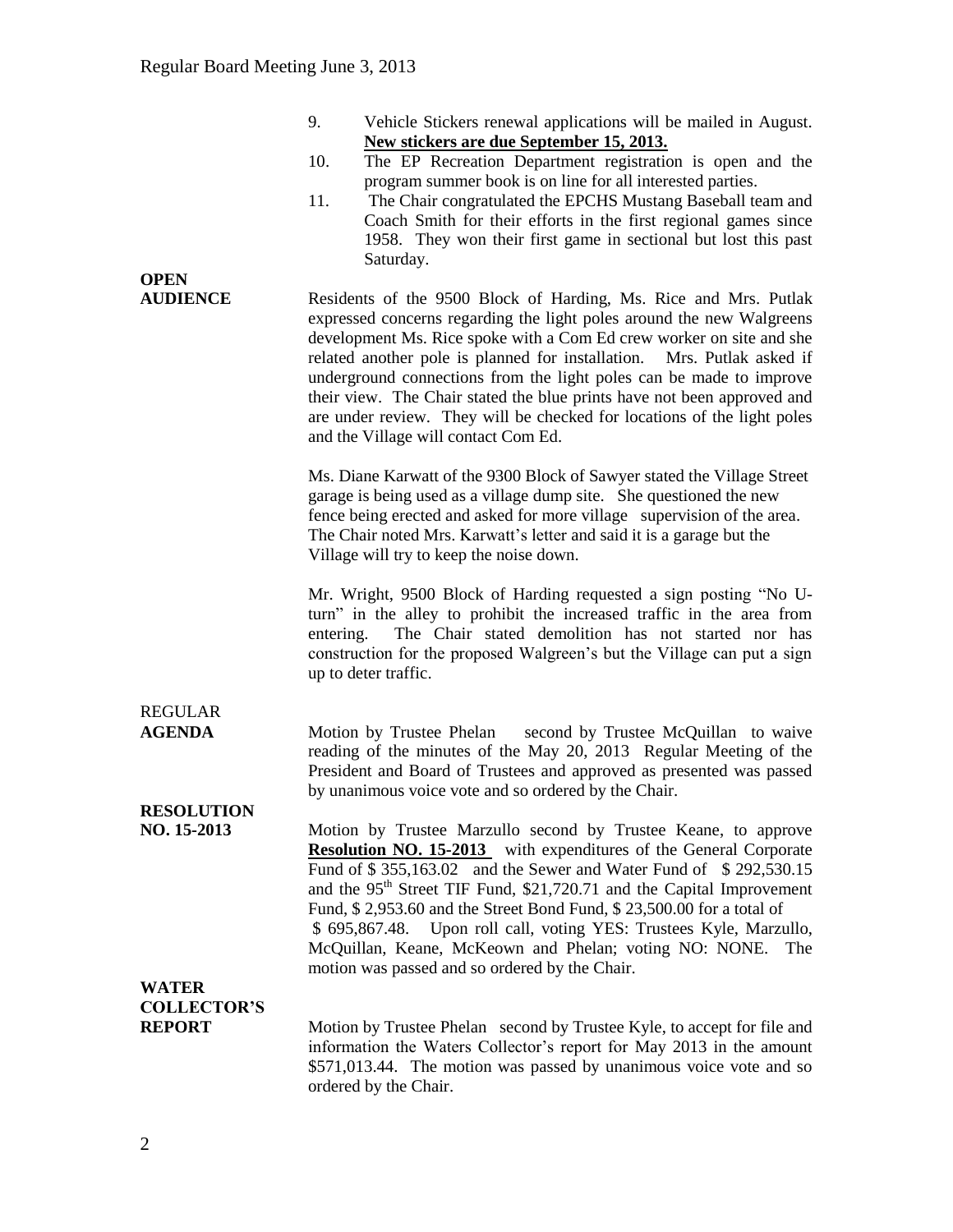### **VILLAGE COLLECTOR'S REPORT**

Motion by Trustee McKeown second by Trustee McQuillan to accept for file and information the Village Collector's report for May 2013 in the amount of \$1,234,835.92. The motion was passed by unanimous voice vote and so ordered by the Chair.

| <b>BUSINESS</b><br><b>CERTIFICATES</b> | The Chair announced noted Planet Fitness; located at 9500 S. Western<br>has agreed to limit their hours of operation from 6 a.m. to 7:00 p.m. on<br>Saturday and Sundays and close at 9:00 p.m. during the week. A<br>previous ordinance allows the board to change the hours of operation |
|----------------------------------------|--------------------------------------------------------------------------------------------------------------------------------------------------------------------------------------------------------------------------------------------------------------------------------------------|
|                                        | therefor NO BOARD ACTION REQUIRED.<br>Motion by Trustee Marzullo second by Trustee McQuillan, to accept the<br>application for Business Regulation Certificate and License for<br><b>SLEEPY'S</b> to conduct a retail store for the sale of mattresses bedding                             |

tee McQuillan, to accept the ertificate and License for S to conduct a retail store for the sale of mattresses, bedding and related items located at  $2650$  W.  $95<sup>th</sup>$  Street. Upon roll call voting YES: Trustees Marzullo, McQuillan, Keane, McKeown, Phelan and Kyle; voting NO: NONE. The motion was passed and so ordered by the Chair.

Motion by Trustee Kyle second by Trustee Keane, to accept the application for Business Regulation Certificate and License for **DORWAL CONSTRUCTION** to conduct a custom woodworking shop located at 9910 S. Kedzie Avenue. Upon roll call voting YES: Trustees McQuillan, Keane, McKeown, Phelan, Kyle and Marzullo; voting NO: NONE. The motion was passed and so ordered by the Chair.

Motion by Trustee Phelan second by Trustee McKeown, to accept the application for Business Regulation Certificate and License for **SAHELI (NEW OWNERS) DBA/CITGO GAS STATION** to operate a gas station located at 9118 S. Kedzie Avenue. Trustee Phelan noted the previous owners kept the property very clean and now it is in disrepair. He requested they return the station to its previous well maintained for condition. The new owners agreed they will improve the property. Upon roll call voting YES: Trustees Keane, McKeown, Phelan, Kyle, Marzullo and McQuillan; voting NO: NONE. The motion was passed and so ordered by the Chair.

## **MOTION TO UNTABLE ORDINANCE**

**NO. 9 -2013** Motion by Trustee Phelan second by Trustee Marzullo to untabled Ordinance No. 9-2013 and open discussion. Upon roll call voting YES to untabled : Trustees McKeown, Phelan, Kyle, Marzullo, McQuillan and Keane; voting NO: NONE. The motion was passed and so ordered by the Chair.

# **ORDINANCE**

**N0. 9-2013** Motion by Trustee Phelan second by Trustee Kyle to approve **Ordinance NO. 9-2013, "AN ORDINANCE AMENDING SECTION**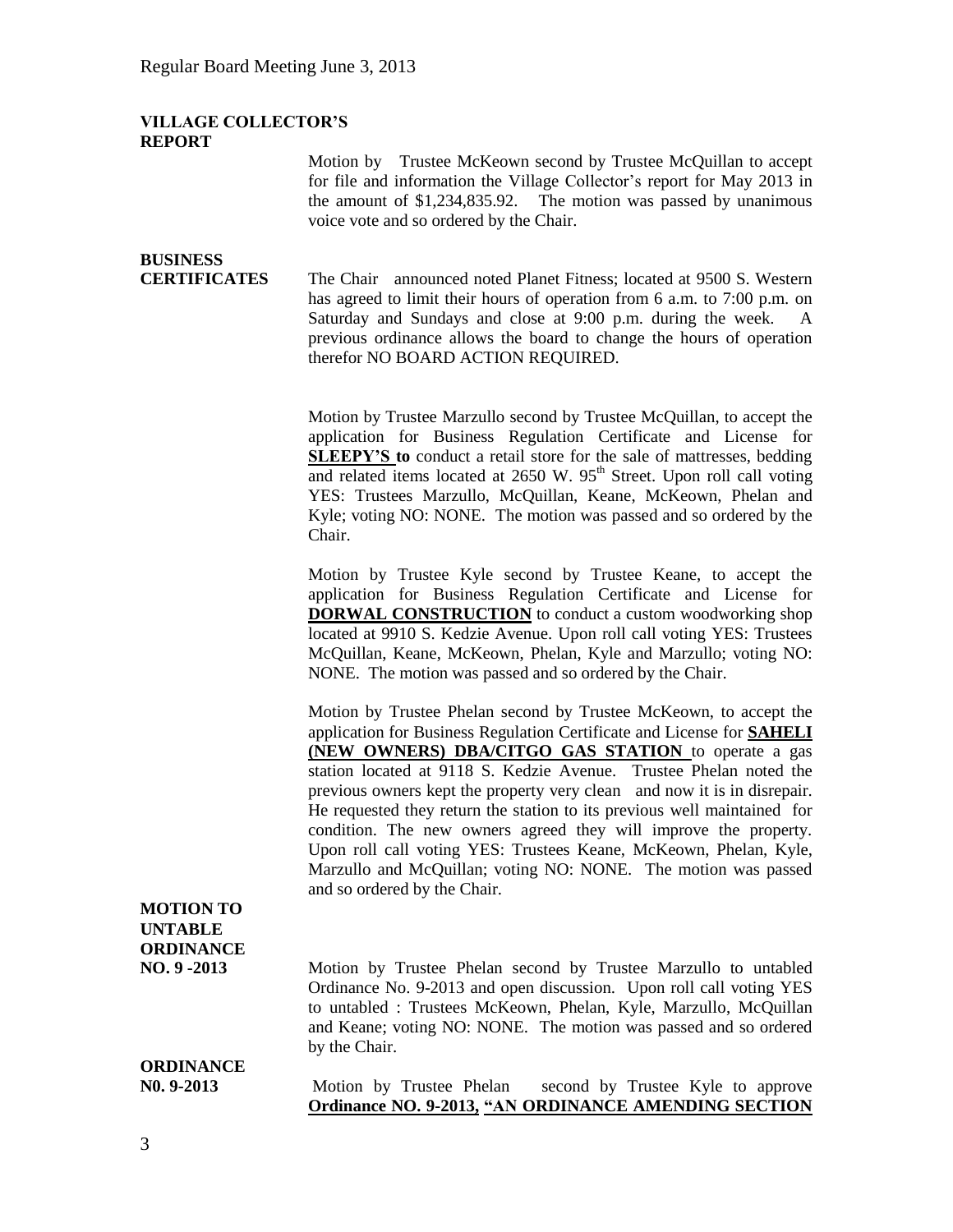**5-110, BOND REQUIRED, OF CHAPTER 5, BUILDING AND BUILDING REGULATIONS, OF THE VILLAGE OF EVERGREEN PARK MUNICIPAL CODE."** The Chair noted the cash bond is \$10,000 but if you are the homeowner and lives in the house the bond is \$500.00. Upon roll call voting YES: Trustees Phelan, Kyle, Marzullo, McQuillan, Keane and McKeown; voting NO: NONE. The Motion was passed and so ordered by the Chair.

### **ORDINANCE**

**NO. 11-2013** Motion by Trustee Kyle second by Trustee McQuillan to approve **Ordinance NO. 11-2013, "AN ORDINANCE AMENDING SECTION, 20-52, APPROVAL; MAXIMUM NUMBER ISSUED, OF CHAPER 20, SOLID WASTE, OF THE EVERGREEN PARK MUNICIPAL CODE BY INCREASING THE NUMBER OF SCAVENGER LICENSES."** The Chair noted this only affects commercial dumpster companies not the waste management for Village collection as it expands the number from eight (8) to twelve (12). Upon roll call voting YES: Trustees Kyle, Marzullo, McQuillan, Keane, McKeown and Phelan; voting NO: NONE. The Motion was passed and so ordered by the Chair.

### **ORDINANCE**

**NO. 12-2013** Motion by Trustee McQuillan second by Trustee McKeown to approve **Ordinance No. 12-2013, "AN ORDINANCE OF THE VILLAGE OF EVERGREEN PARK APPROVING AN ECONOMIC DEVELOPMENT AGREEMENT (MARIANO'S FRESH MARKET) BETWEEN THE VILLAGE OF EVERGREEN PARK AND THE 95TH AND WESTERN, LLC**. The Chair thanked the Trustees for their efforts to bring this company here and for their continued commitment to economic development in Evergreen Park. Trustee Kyle commended Public Works for work done at the retention pond. Upon roll call voting YES: Trustees Marzullo, McQuillan, Keane, McKeown, Phelan and Kyle; voting NO: NONE. The Motion was passed and so ordered by the Chair.

### **EPPD VEHICLE SALE**

Motion by Trustee Kyle second by Trustee Phelan to approve EPPD Sgt. McCarthy's request to sell Unit 2905 a 2008 Ford Crown Victoria (#166002) for \$4,700.00. Upon roll call voting YES: Trustees McQuillan, Keane, McKeown, Phelan, Kyle and Marzullo; voting NO: NONE. The Motion was passed and so ordered by the Chair.

## **ST. BERNADETTE BIKERS AND**

**BLESSINGS** Motion by Trustee McKeown second by Trustee McQuillan to approve the request from St. Bernadette's to host a "Bikers and Blessings" with and outdoor mass and barbeque event beginning at 9:45 a.m. on Sunday June 20, 2013. Upon roll call voting YES: Trustees Keane, McKeown, Phelan, Kyle, Marzullo and McQuillan; voting NO: NONE.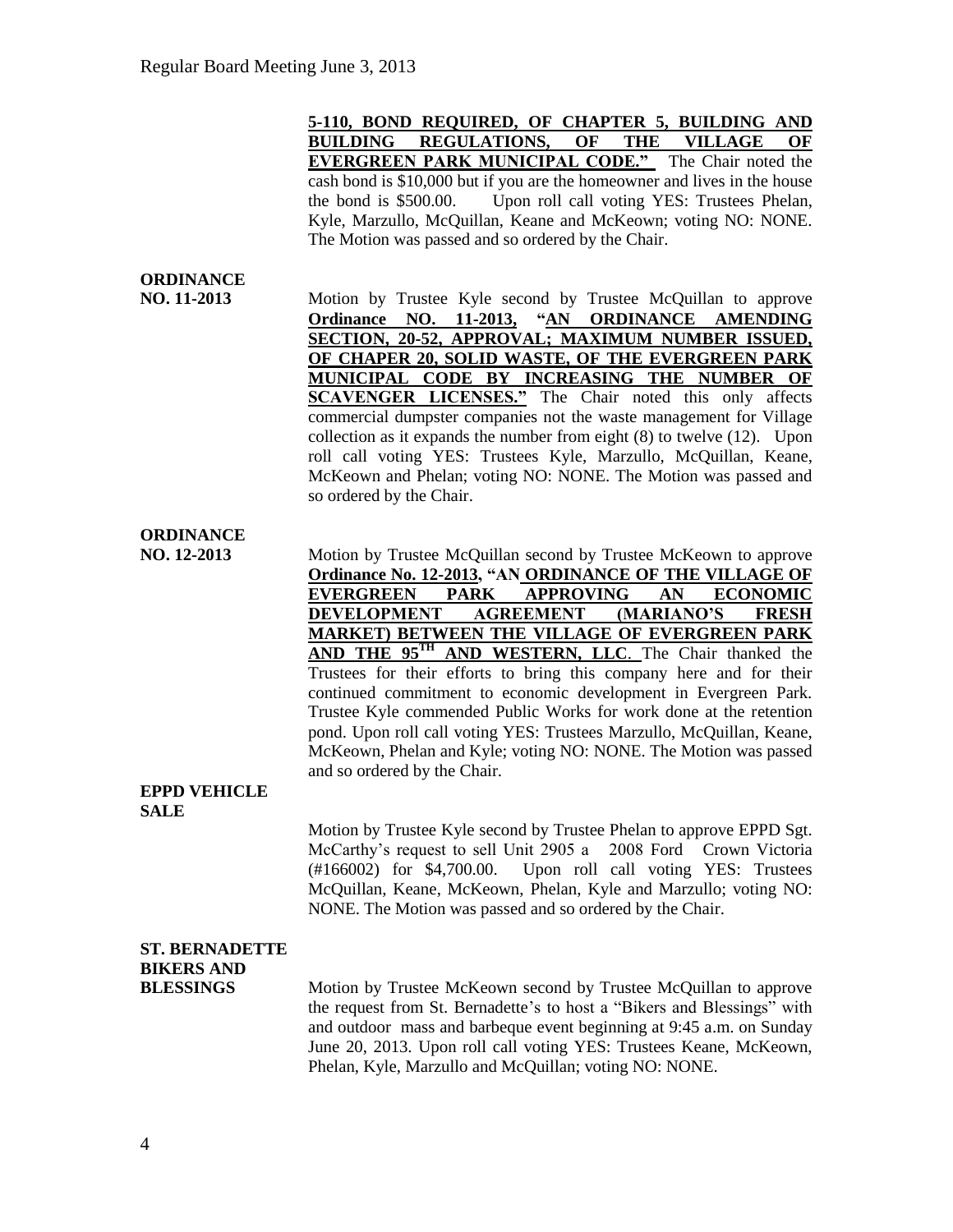### **BLEEKER'S**

**TENT** The Chair noted he received and approved a tent request from Tim Sterk of Bleeker's to host the annual pre-parade party on Wednesday, July 3, 2013. INFORMATION ONLY NO BOARD ACTION REQUIRED.

## **ENGINEER'S**

**REPORT** Tim Klass reported problems with the reflective material used in sections done last year by Orange Crush. He has met with the owner, Mr. Palumbo who assured him they will do whatever is necessary to the satisfaction of the Village. He reported reasons for the cracks may be too many recycled materials in the paving mix. Industry standards were changed and the allowable material (recycled

roofing material) does not hold up well in severe fluctuating weather conditions. Testing is being done on the materials. Trustee McQuillan questioned the guarantee on the work. Mr. Klass stated it starts for (12) twelve months after the repairs have been completed. Trustee Marzullo questioned if payment has been made to Orange Crush. Mr. Klass stated the village is withholding payment until this can be rectified. Mr. Klass will continue to report on the repair work.

# **ATTORNEY'S**

**REPORT** The Attorney had no report.

**DEPT HEADS** Jim Feltz announced new summer hours for the Youth Commission is looking for volunteers for the Day in the Park. Summer hours start June 11, 2013 Tuesday thru Friday 1:00 p.m. to 5:00 p.m. Four (4) events are planned for trips this summer.

#### **BIDS ELECTRONIC VILLAGE**

### **INFORMATION SIGN**

Motion by Trustee Kyle second by Trustee Keane to approve PW Director Lorenz's request to award the installation of the electronic information sign to Infinity Signs at a cost of \$165,000. Trustee Marzullo questioned the Village estimate for this project and why there was only one bid. Mr. Lorenz stated bids were published and only one company responded he added the Village estimate was \$180,000. The project will be paid with TIF funds and it is a budgeted item. Upon roll call voting YES: Trustees McKeown, Phelan, Kyle, Marzullo, McQuillan and Keane; voting NO: NONE. The Motion was passed and so ordered by the Chair.

### **50/50 PROGRAM SIDEWALKS**

Motion by Trustee Phelan second by Trustee Keane to approve the PW Director's request to award the 50/50 Sidewalk program to the only bidder, Strada Construction in the amount of \$ 97,970.00. His price has increased .39 per square foot over last year's price. This is a budgeted item. Trustee Marzullo asked how we handle dangerous sidewalks. He walks and sees many sidewalks raised due to tree roots or just natural wear and tear. He asked what happens when the owner does not replace